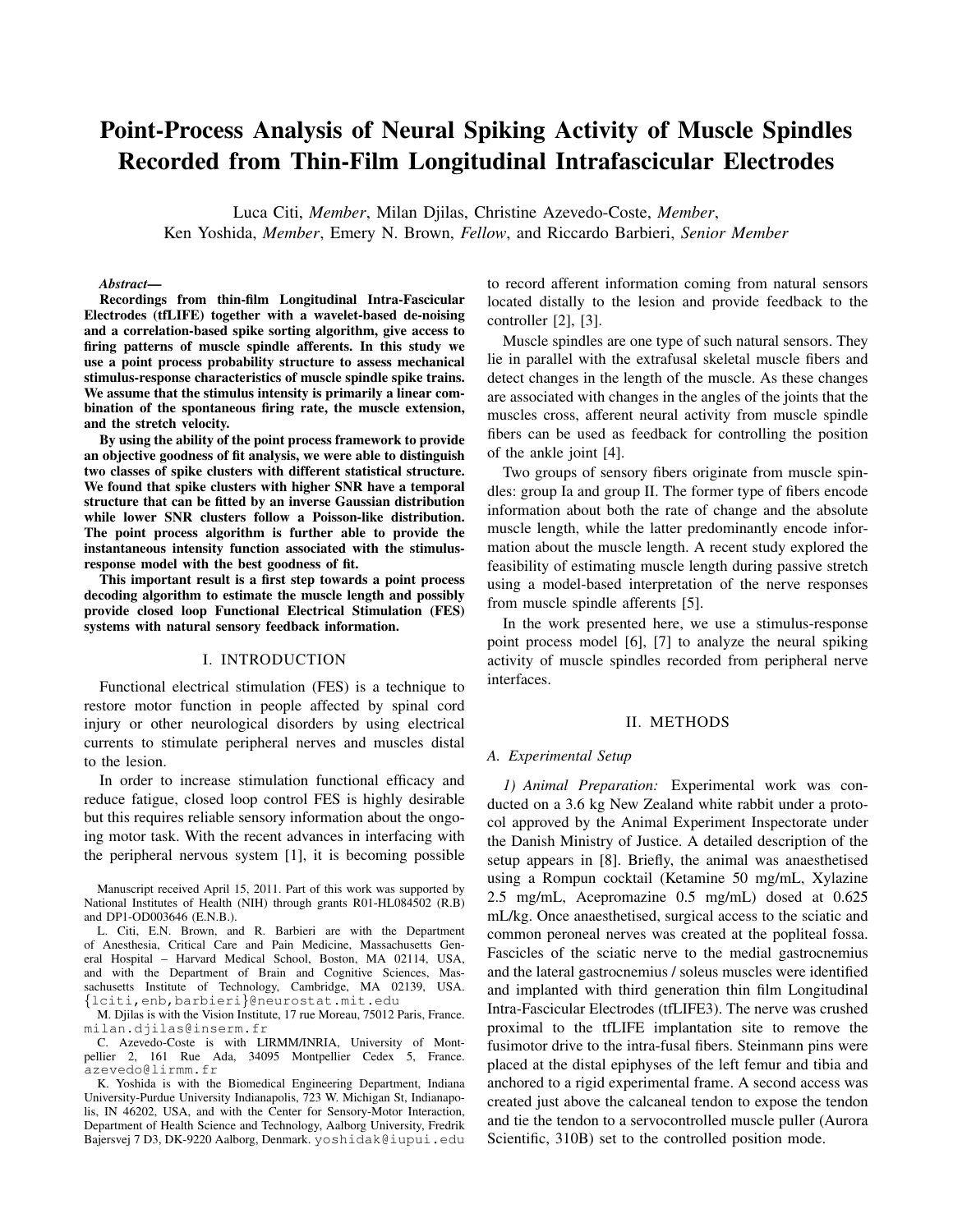*2) Data Acquisition:* The experimental protocol and setup are described in detail previously [8]. Briefly, the amplification system consisted of a low-noise pre-amplifier (AI402, Axon Instruments), followed by a gain-filter amplifier (Cyberamp 380, Axon Instruments). Signals were recorded using a custom modified multi-channel digital tape recorder (ADAT-XT, Alesis). ENG data were band-pass filtered (4th order Bessel, corners at 0.1 Hz and 10 kHz), amplified (gain 5000) and acquired with a sampling rate of 48 kHz per channel.

*3) Experimental Protocol:* The muscle was presented with a random stretch profile. The ankle motion trajectory was synthesized by low-pass filtering a 3-minute long white noise sequence using a second-order Butterworth digital filter with 0.5 Hz cut-off. After filtering, the trajectory was scaled to produce muscle length variation within a peak to peak range of 4 mm. Force and position were recorded together with the neural signals. The muscle was not stimulated while being stretched.

#### *B. De-noising and Spike Sorting*

The recorded neural signals were wavelet-de-noised and spike-sorted using an approach based on [9].

Wavelet de-noising is a technique that can be used to attempt to remove noise from signals, e.g., neural recordings [10], and consists in three steps: transposing the noisy signals into an orthogonal time-scale domain, applying a threshold to the resulting coefficients, and finally transforming back into the original time domain. In this work a 5-level timeinvariant wavelet decomposition scheme using the *Symmlet 7* mother wavelet was adopted because of its similarity to typical action potentials waveforms. *Hard-thresholding* was used with level-dependent thresholds equal to 3 times the standard deviation (estimated using the median absolute deviation) of the corresponding wavelet coefficients at each level of decomposition. The approximation was completely discarded because it contained components below approximately 750 Hz.

The de-noised signal was later processed by an automated spike sorting algorithm in order to attempt to isolate singleunit action potential. We used a correlation-based sorting algorithm consisting of two phases. During the first phase a set of spike clusters was created. During the second phase the spikes in the signal were compared to each cluster template and labelled as belonging to its best match.

# *C. Point-Process model*

*1) Framework:* Let (0*, T*] denote the observation interval and  $0 \leq u_1 < \ldots < u_k < u_{k+1} < \ldots < u_K \leq T$  the times of the events, ideally spikes. Here the times correspond to the matching of the recorded neural signal with a given cluster  ${\rm t}$  template. For  $t \in (0, T]$ , let  $N(t) = \max\{k : u_k \leq t\}$ be the sample path of the associated counting process. For  $t \in (0, T]$ , we define the conditional intensity function:

$$
\lambda_t(t) = \lim_{\Delta t \to 0} \frac{\Pr\left(N(t + \Delta t) - N(t) = 1\right)}{\Delta t} \,. \tag{1}
$$

It follows from the theory of point processes [6] that the log-likelihood of observing the sample path  $N(t)$  or, equivalently, the sequence of events  $\{u_k\}$ , is:

$$
L(N_{0:T}) = \int\limits_0^T \log(\lambda(t)) dN(t) + \int\limits_0^T \lambda(t) dt.
$$
 (2)

Let  $f_z(z)$  be a renewal process probability density defined for  $z \in (0, \infty)$  which captures the ISI probability density under constant stimulus. Be  $\lambda_z(z)$  the associated conditional intensity (or hazard-rate) function:

$$
\lambda_z(z) = \frac{f(z)}{1 - \int_0^z f(\zeta) d\zeta}.
$$
 (3)

Let  $g(t)$  be an intensity-rescaling transformation [7]

$$
z = g(t) = \int_{u_{N(t^*)}}^t s(\tau) d\tau
$$
 (4)

where  $s(t)$  is a strictly positive stimulus intensity function that accounts for the stimulus at each time *t*. By a change of variable, the conditional intensity function (1) can be written as:

$$
\lambda_t(t) = \frac{f_t(t)}{1 - \int\limits_{u_{N(t)}}^t f_t(\tau) d\tau} = \frac{\frac{dg}{dt} f_z(g(t))}{1 - \int\limits_0^{g(t)} f_z(\zeta) d\zeta} = s(t)\lambda_z(z).
$$
\n(5)

*2) Renewal Process Probability Density:* An inverse Gaussian (IG) distribution has been assumed as renewal process probability density:

$$
f_z(z) = f_{IG}(z) = \sqrt{\frac{k}{2\pi z^3}} \exp \frac{-k}{2z} \left(\frac{z}{\mu} - 1\right)^2.
$$
 (6)

This choice was made assuming that the sensory fiber can be modelled as an integrate-and-fire oscillator with fixed positive threshold driven by a Wiener process with positive drift whose distribution of ISIs is, in fact, inverse Gaussian [11].

The conditional intensity function of the inverse Gaussian distribution is

$$
\lambda_{IG}(z) = \frac{\alpha_3 f_G(\alpha_1 - \alpha_2)}{1 - (F_G(\alpha_2 - \alpha_1) + e^{2\alpha_1 \alpha_2} F_G(\alpha_1 + \alpha_2))}
$$
(7)

where  $\alpha =$   $[-$ *√*  $\sqrt{kz}/\mu$ ,  $-\sqrt{k/z}$ ,  $\sqrt{k/z^3}$ ] while *f<sub>G</sub>*(*x*) and  $F_G(x)$  are the probability density function and the cumulative distribution function of a standard Gaussian distribution. Using the conditional intensity function of the IG distribution,  $\lambda_z(z) = \lambda_{IG}(z)$  in (5), with a *z* from (4), we obtain a model following an inhomogeneous inverse Gaussian (iIG) distribution. We also tested the alternative hypothesis that the renewal process probability follows an inhomogeneous Poisson (iP) distribution with conditional intensity function  $\lambda_z(z) = \lambda_P(z) = \lambda_0$ .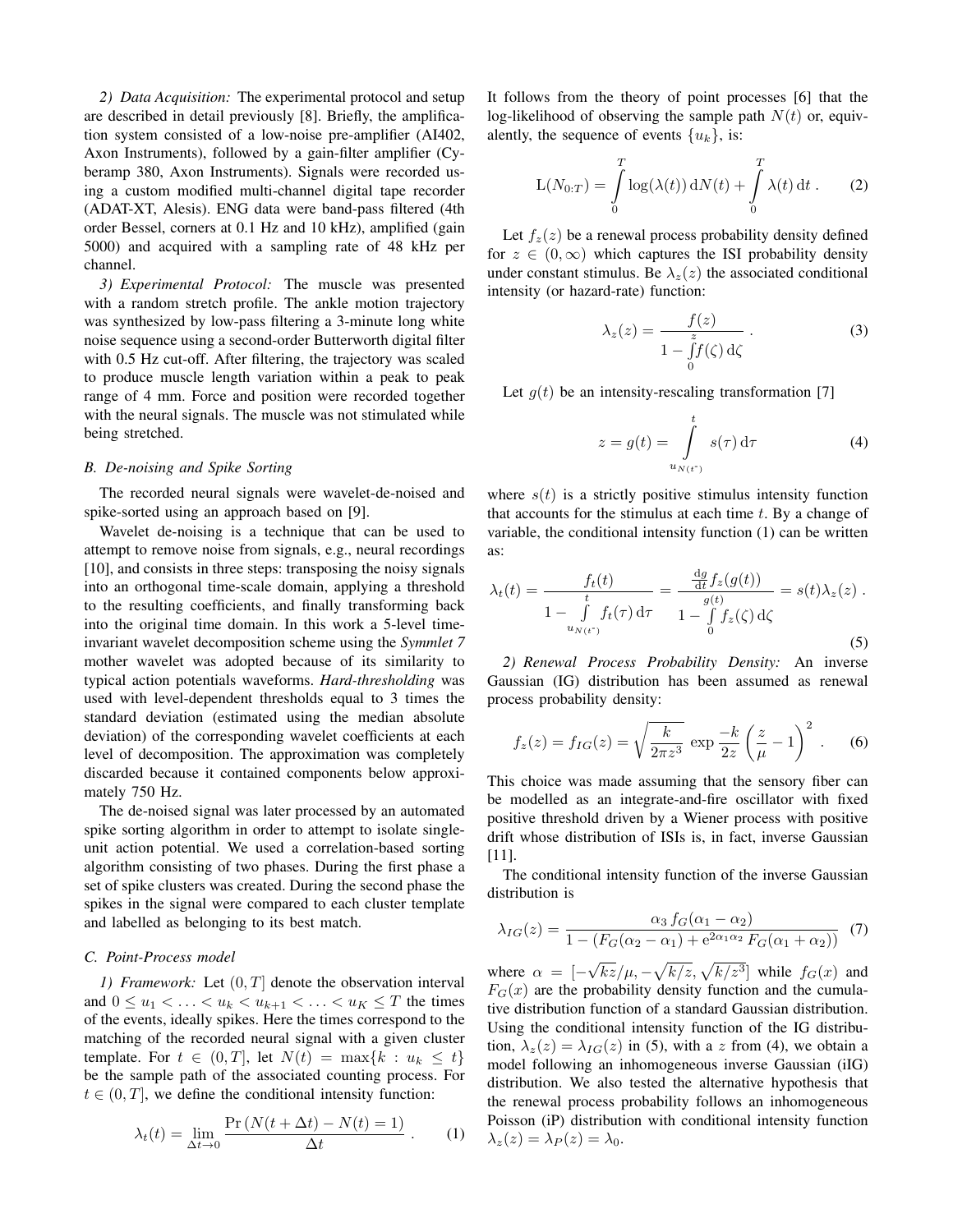*3) Stimulus Intensity Function:* The stimulus intensity function  $s(t)$  was designed in order to incorporate the previous knowledge about the firing rate of muscle spindles. Both group Ia and group II fibres show an approximately linear relation between firing rate and muscle extension, as well as between firing rate and muscle extension velocity [12], [13]. Therefore we assumed that the stimulus intensity is a linear combination of the spontaneous firing rate, the muscle extension, and the stretch velocity. As in some conditions (e.g., the descending ramp of a stretch-hold-release sequence) the fiber can stop firing completely, we used a saturation function  $log(e^x + 1)$  that approaches the identity function for  $x \to +\infty$  and converges to 0 for  $x \to -\infty$ . The resulting stimulus intensity function was

$$
s(t) = \log \left[ \exp \left( \beta_0 + \beta_e l(t) + \beta_v \frac{\mathrm{d}l(t)}{\mathrm{d}t} \right) + 1 \right] \tag{8}
$$

where  $l(t)$  is the muscle extension.

As this stimulus intensity function already incorporates a spontaneous firing activity through  $\beta_0$ , we set the location parameter of the renewal process to one, i.e.,  $\mu = 1$  and  $\lambda_0 = 1$ .

By forcing  $\beta_e = 0$  and  $\beta_v = 0$ , we also tested the alternative hypothesis that the probability distributions of the ISIs are homogeneous (hIG and hP), i.e., they do not depend on the input.

*4) Model Fitting:* After sampling the point process (*N*(*t*)) and the input  $(l(t))$  at 1 ms steps, the likelihood function (2) was evaluated as a finite sum of the contributions at each sample. Thanks to the fact that  $(5)$ ,  $(7)$ ,  $(8)$  and the sampled version of (2) are differentiable with respect to the parameters and available in closed form, it is possible to find the derivatives of  $L(N_{0:T})$  with respect to the vector of model parameters  $\theta = [k, \beta_0, \beta_e, \beta_v]$  and apply the Newton-Raphson method to find the set of parameters maximizing the likelihood.

We used the time-rescaling theorem to construct Kolmogorov-Smirnov goodness-of-fit tests for the fitted models. The results can be visually represented by means of K-S plots which provide a graphical summary for comparing the model fits with the data [6].

#### III. RESULTS

Within the 180 s recording, the spike sorting algorithm found 9 distinct spike clusters. Figure 1 shows an example of two of the spike clusters found, one with high signal to noise ratio (SNR) and one with lower SNR. The SNR was defined as the ratio between the peak amplitude of the cluster spike template and the square root of the background noise variance.

Figure 2 shows a raster plot for the 9 clusters together with the input signal (the muscle extension,  $l(t)$ ).

We fitted the spike train corresponding to each one of the spike clusters, to the four distributions (iIG, hIG, iP, hP) described before. The results are summarized in Table I.

Figure 3 shows a few seconds of the input  $l(t)$  and the stimulus intensity function  $s(t)$  for spike clusters 4 and 8 together with their raster plots.



Fig. 1. Ten randomly selected occurrences of the spike cluster 4 (left) and ten of the spike cluster 8 (right). The amplitude of the spikes is well above the noise level for cluster 4 while it is slightly above the noise level for cluster 8, resulting in a lower SNR.



Fig. 2. Plot of the input signal *l*(*t*), i.e., the muscle extension. In the upper part, a raster plot for the 9 clusters starting from cluster 1 (top).

Figure 4 shows the K-S plots related to the two spike clusters presented before. For cluster 4, the K-S plot of the inhomogeneous inverse Gaussian distribution lies within the confidence bounds, meaning that it is able to capture both the time structure of the ISIs and their dependence on the input  $l(t)$ . On the contrary, for cluster 8, it is the inhomogeneous Poisson that fits the data best while the iIG is well outside the confidence bounds.

It is worth noting that the clusters associated to the spike trains for which the iIG is acceptable are those with higher SNR, while those for which the iP model fits the spike train best have a much lower SNR. A possible explanation is that those clusters with higher SNR are probably able to

TABLE I FITTED MODELS

| Cluster | spikes | <b>SNR</b> | fit     | $\boldsymbol{k}$ | $\beta_0$ | $\beta_e$ | $\beta_v$ |
|---------|--------|------------|---------|------------------|-----------|-----------|-----------|
|         | 1612   | 3.01       | $hP_iP$ |                  | 7.97      | $-0.696$  | 0.23      |
| 2       | 1633   | 3.10       | $hP_iP$ |                  | 8.22      | 0.151     | 0.171     |
| 3       | 380    | 11.0       | hIG.iIG | 0.888            | $-5.57$   | 7.80      | 4.60      |
| 4       | 521    | 12.5       | iIG     | 1.23             | $-3.88$   | 9.13      | 5.41      |
| 5       | 1482   | 3.32       | iP      |                  | 7.40      | 3.08      | 1.87      |
| 6       | 399    | 3.75       | $hP_iP$ |                  | $-2.66$   | 2.17      | 0.485     |
| 7       | 857    | 3.14       | $hP_iP$ |                  | 2.39      | 0.491     | 0.500     |
| 8       | 413    | 3.58       | hP.iP   |                  | $-2.65$   | 3.05      | 1.33      |
| 9       | 604    | 3.87       | hP.iP   |                  | $-0.247$  | 3.36      | 1.74      |

Fitting of the spike train of each spike cluster to the four distributions (iIG, hIG, iP, hP). For each spike cluster we report: (a) the number of spikes (column 2); (b) the SNR (column 3); (c) which ones of the four models pass the K-S test, i.e., the corresponding K-S plot lies within the acceptance bounds (column 4); and (d) the parameters of the inhomogeneous model passing the K-S test (columns 5 to 8).